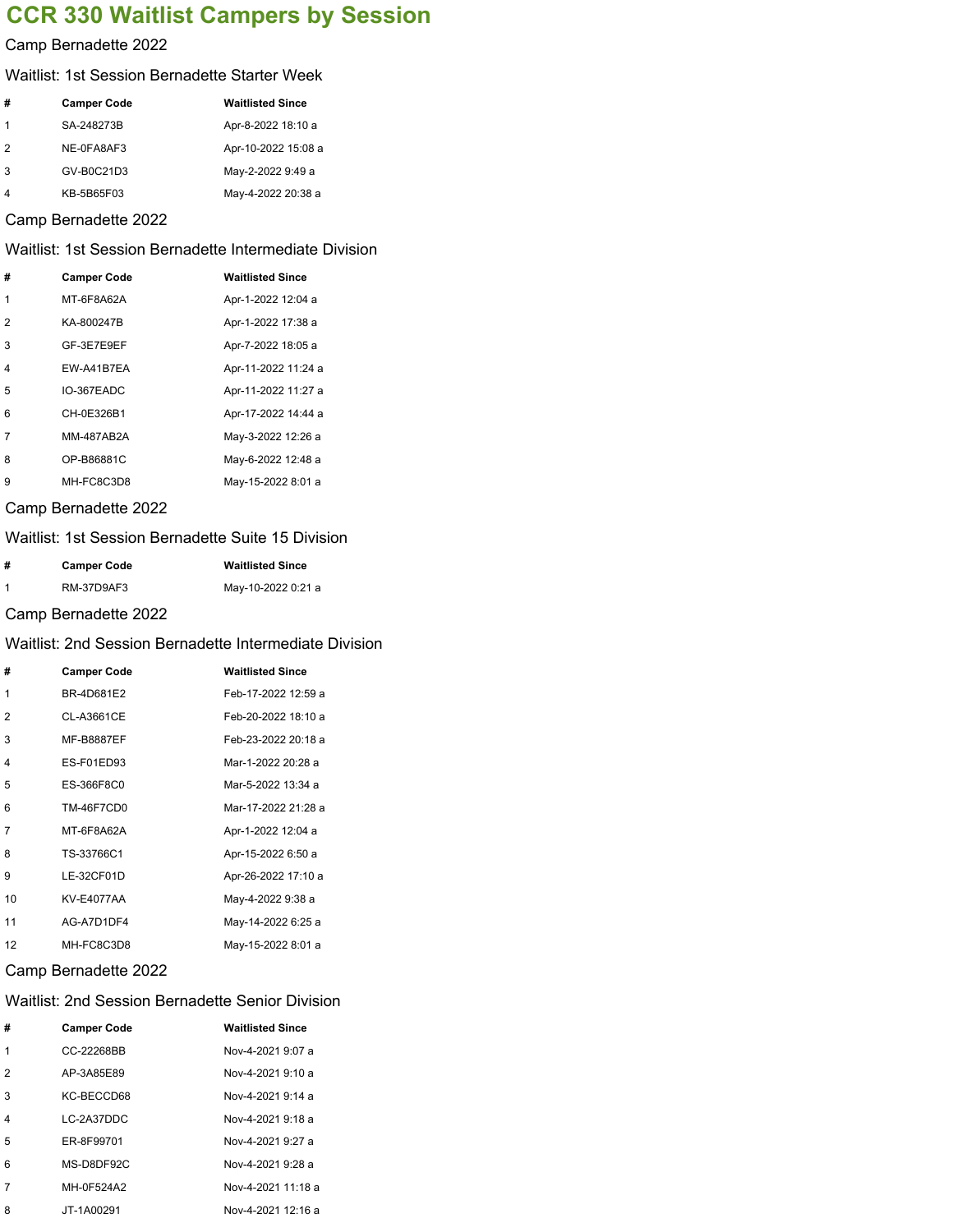| 9  | KD-0779E86        | Nov-4-2021 12:24 a  |
|----|-------------------|---------------------|
| 10 | CY-A1376C5        | Nov-4-2021 15:04 a  |
| 11 | MG-C325D7B        | Nov-4-2021 15:40 a  |
| 12 | SL-43F3294        | Nov-8-2021 11:06 a  |
| 13 | MA-2BF3FA8        | Nov-9-2021 15:59 a  |
| 14 | BM-C0D93E1        | Nov-9-2021 16:06 a  |
| 15 | EG-5C748AA        | Nov-10-2021 9:02 a  |
| 16 | MM-36BF30D        | Nov-10-2021 9:04 a  |
| 17 | AG-1B6D023        | Nov-10-2021 9:04 a  |
| 18 | IC-0237288        | Nov-10-2021 9:06 a  |
| 19 | JI-7E404A2        | Nov-10-2021 9:15 a  |
| 20 | <b>EM-345B0BE</b> | Nov-10-2021 10:00 a |
| 21 | MY-A87CCDC        | Nov-10-2021 12:19 a |
| 22 | KF-24387B2        | Nov-10-2021 15:16 a |
| 23 | SS-C459D28        | Nov-11-2021 10:01 a |
| 24 | OG-F553105        | Feb-14-2022 18:38 a |
| 25 | MM-87E4D57        | Feb-16-2022 9:13 a  |
| 26 | GC-4453E4C        | Feb-16-2022 20:07 a |
| 27 | EO-40A8005        | Mar-8-2022 12:43 a  |
| 28 | MS-BEC6465        | Mar-8-2022 13:55 a  |

# Camp Bernadette 2022

# Waitlist: 2nd Session Bernadette Senior Division

| #  | <b>Camper Code</b> | <b>Waitlisted Since</b> |
|----|--------------------|-------------------------|
| 29 | RV-38BC108         | Mar-23-2022 12:09 a     |
| 30 | TQ-1280466         | Apr-5-2022 15:39 a      |
| 31 | JB-DD6914E         | May-2-2022 12:22 a      |
| 32 | IC-F982DD8         | May-10-2022 15:34 a     |

# Camp Bernadette 2022

### Waitlist: 2nd Session Bernadette Suite 15 Division

| #              | <b>Camper Code</b> | <b>Waitlisted Since</b> |
|----------------|--------------------|-------------------------|
|                | BC-A7DC3B4         | Nov-4-2021 16:08 a      |
| $\mathcal{P}$  | AV-3852B2A         | Nov-5-2021 10:22 a      |
| 3              | EB-C60864D         | Nov-9-2021 13:04 a      |
| $\overline{4}$ | HH-91752C3         | Dec-3-2021 9:41 a       |
| 5              | MK-37B12B8         | Dec-13-2021 12:36 a     |
| 6              | <b>BS-DA2824B</b>  | Apr-18-2022 14:48 a     |
|                | LS-E1CE920         | Apr-18-2022 14:48 a     |

# Camp Bernadette 2022

### Waitlist: 3rd Session Bernadette Junior Division

| #              | <b>Camper Code</b> | <b>Waitlisted Since</b> |
|----------------|--------------------|-------------------------|
|                | SV-41A5E95         | May-4-2022 9:07 a       |
| $\overline{2}$ | ES-2514E59         | May-4-2022 20:41 a      |

# Camp Bernadette 2022

# Waitlist: 3rd Session Bernadette Intermediate Division

| #             | <b>Camper Code</b> | <b>Waitlisted Since</b> |
|---------------|--------------------|-------------------------|
|               | CH-8104CA8         | Jan-22-2022 12:18 a     |
| $\mathcal{P}$ | CH-262E279         | Jan-22-2022 12:18 a     |
| 3             | AB-E1AF7AC         | Feb-9-2022 19:25 a      |
| 4             | JS-C7850C8         | Feb-16-2022 17:47 a     |
| 5             | MD-CA809E6         | Feb-23-2022 14:54 a     |
| 6             | AE-37E2FD8         | Mar-1-2022 9:53 a       |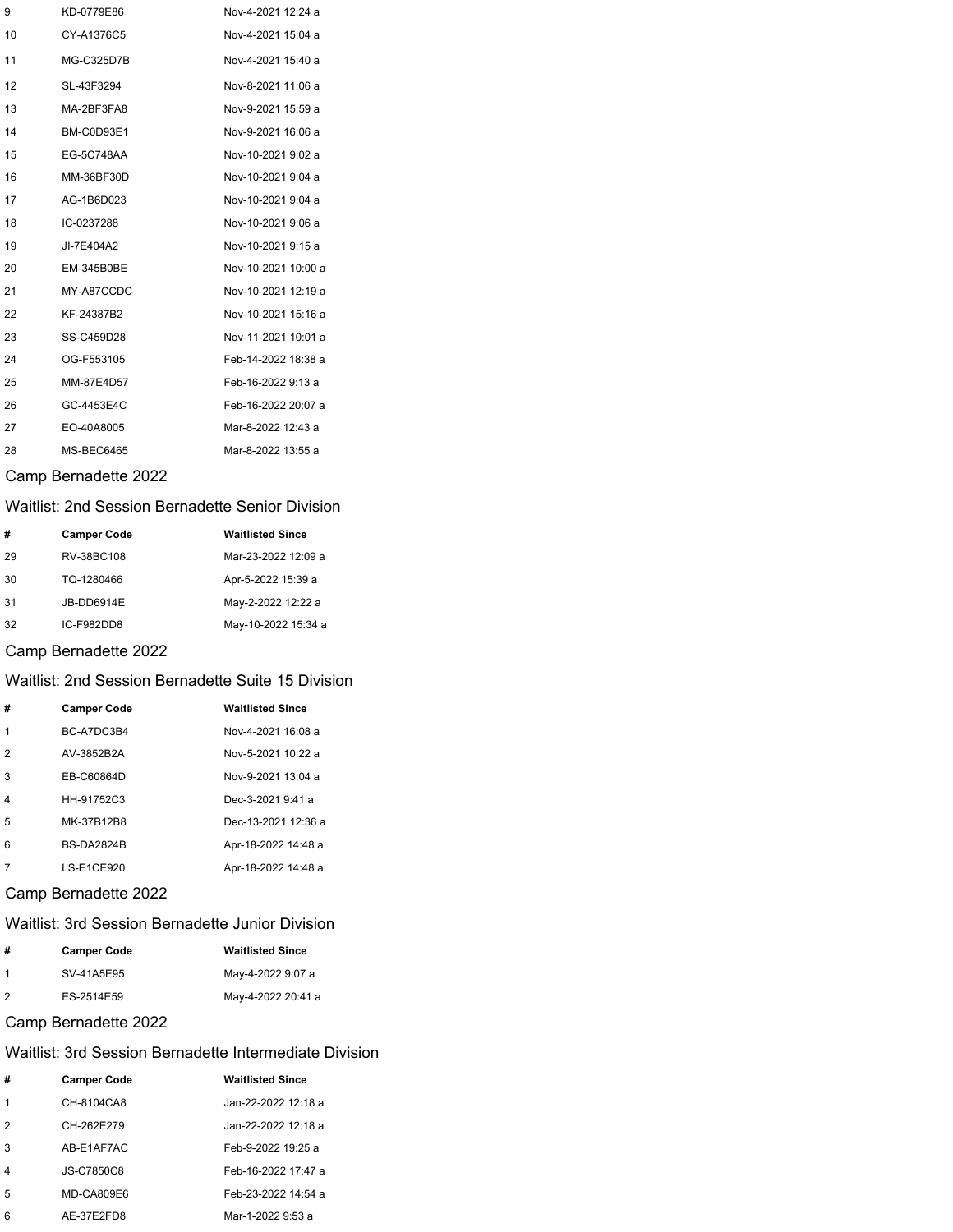| 7  | DC-1287410        | Mar-1-2022 16:24 a  |
|----|-------------------|---------------------|
| 8  | GF-3E7E9EF        | Mar-7-2022 11:56 a  |
| 9  | MA-926E0B2        | Mar-10-2022 19:22 a |
| 10 | <b>SK-944FE1E</b> | Mar-11-2022 13:20 a |
| 11 | MG-16081DC        | Apr-1-2022 15:54 a  |
| 12 | LE-32CF01D        | Apr-26-2022 17:10 a |
| 13 | IR-B54C188        | Apr-26-2022 19:40 a |
| 14 | GF-5A7A23A        | Apr-30-2022 16:18 a |
| 15 | WS-5BE5CD5        | May-4-2022 20:41 a  |
| 16 | AG-A7D1DF4        | May-14-2022 6:25 a  |
| 17 | MH-FC8C3D8        | May-15-2022 8:01 a  |

### Camp Bernadette 2022

# Waitlist: 3rd Session Bernadette Senior Division

| #              | <b>Camper Code</b> | <b>Waitlisted Since</b> |
|----------------|--------------------|-------------------------|
| 1              | CV-5D34122         | Nov-5-2021 10:28 a      |
| $\overline{2}$ | LG-969CBB4         | Nov-10-2021 9:15 a      |
| 3              | EM-345B0BE         | Nov-10-2021 10:00 a     |
| 4              | KF-24387B2         | Nov-10-2021 15:16 a     |
| 5              | KD-FAC7E1D         | Nov-10-2021 18:04 a     |
| 6              | CM-25D9CC0         | Jan-7-2022 19:15 a      |
| 7              | BE-0E1101B         | Jan-10-2022 22:49 a     |
| 8              | MM-87E4D57         | Feb-16-2022 9:13 a      |
| 9              | CW-EF70AE6         | Feb-16-2022 12:14 a     |
| 10             | IS-B6AC3E7         | Feb-16-2022 17:39 a     |
| 11             | <b>BB-D778A38</b>  | Mar-5-2022 14:33 a      |
| 12             | EA-22C5933         | Mar-7-2022 16:27 a      |
| 13             | ED-3DD1BA0         | Mar-15-2022 11:00 a     |
| 14             | RV-38BC108         | Mar-23-2022 12:09 a     |
| 15             | <b>PB-7C734FC</b>  | Apr-5-2022 10:26 a      |
| 16             | TQ-1280466         | Apr-5-2022 15:39 a      |
| 17             | JB-DD6914E         | May-2-2022 12:22 a      |
| 18             | NC-C8A6F95         | May-9-2022 9:03 a       |
| 19             | AL-259A761         | May-10-2022 15:14 a     |
| 20             | IC-F982DD8         | May-10-2022 15:34 a     |

#### Camp Bernadette 2022

#### Waitlist: 3rd Session Bernadette Suite 15 Division

| # | <b>Camper Code</b> | <b>Waitlisted Since</b> |
|---|--------------------|-------------------------|
|   | GL-F49CA53         | May-10-2022 15:14 a     |

### Camp Bernadette 2022

### Waitlist: 4th Session Bernadette Junior Division

| #   | <b>Camper Code</b> | <b>Waitlisted Since</b> |
|-----|--------------------|-------------------------|
| -1  | OL-515ACE6         | Apr-27-2022 11:23 a     |
| 12  | SV-41A5E95         | May-4-2022 9:07 a       |
| . 3 | ES-2514E59         | May-4-2022 20:41 a      |

## Camp Bernadette 2022

#### Waitlist: 4th Session Bernadette Intermediate Division

| #             | <b>Camper Code</b> | <b>Waitlisted Since</b> |
|---------------|--------------------|-------------------------|
| 1             | JS-C7850C8         | Feb-16-2022 17:47 a     |
| $\mathcal{P}$ | AE-37E2FD8         | Mar-1-2022 9:53 a       |
| 3             | DC-1287410         | Mar-1-2022 16:24 a      |
|               | AF-C0B5B2E         | Mar-7-2022 13:56 a      |